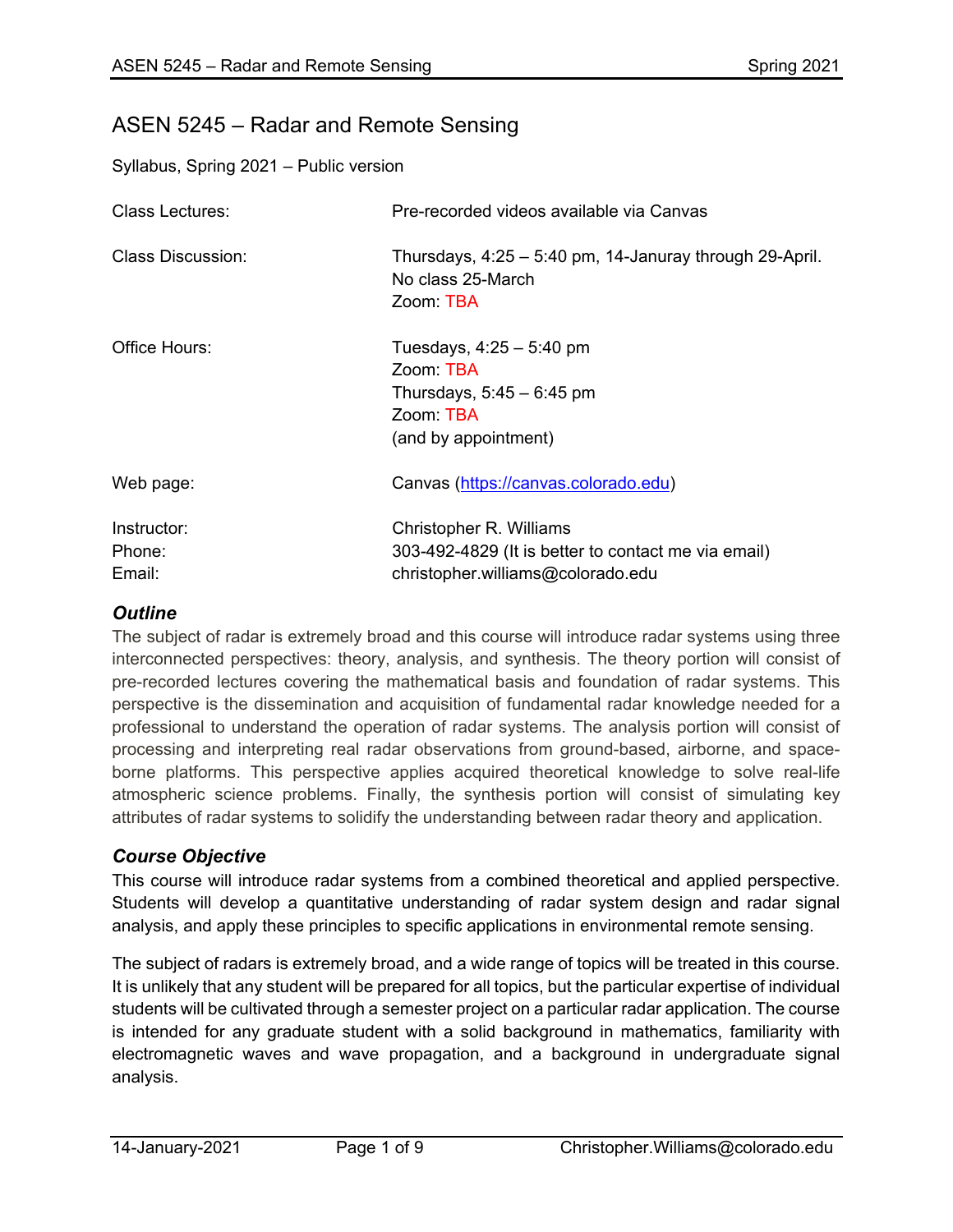The applications of radar are endless from the detection of targets such as aircraft to the estimation of parameters such as refractivity, wind speed, temperature, rainfall rate, raindrop size and the list goes on. The purpose of this class is to provide you with a fundamental understanding about how radar systems operate, their components, and their applications to environmental remote sensing.

By the end of the semester you will have a good understanding of how a radar system works and their application to environmental remote sensing. You will NOT be an expert in radar design, or construction, nor will you be able to go into Radio-Shack and buy the parts to construct your own backyard radar or a radar jammer so that you can avoid speeding tickets. Just a caveat here – It is illegal to transmit radio waves outside of a few specified bands (e.g., CB radio and the ISM bands) without a license from the FCC. So, if that is your intention, then you may want to consider another course. However, if you would like to learn how radar systems can be used to probe the environment and how physically useful information is extracted from such systems, then you are in the right place.

## *Prerequisites*

The prerequisites for this class include a basic understanding of electromagnetic waves (Physics II), linear system theory including Fourier analysis and some basic understanding of statistics and/or probability. These are all topics that are typically covered in an undergraduate engineering curriculum. Some topics such as electromagnetic waves are covered in more detail by the electrical engineering curriculum however only a basic sophomore Physics II level understanding of the topic is expected for this course.

A working knowledge of MATLAB will be needed as functions written in MATLAB will be provided and homework assignments and projects may require code development in MATLAB. If you do not have a background in one these areas, you should expect to spend some extra time on the specific material.

There are many resources, including the library, at your disposal. If you have questions regarding your preparation for the class, you should contact the instructor. Additionally, because radar is abroad topic, it is not unexpected that students may need to do some additional work in specific topical areas to provide a firm base in the fundamentals.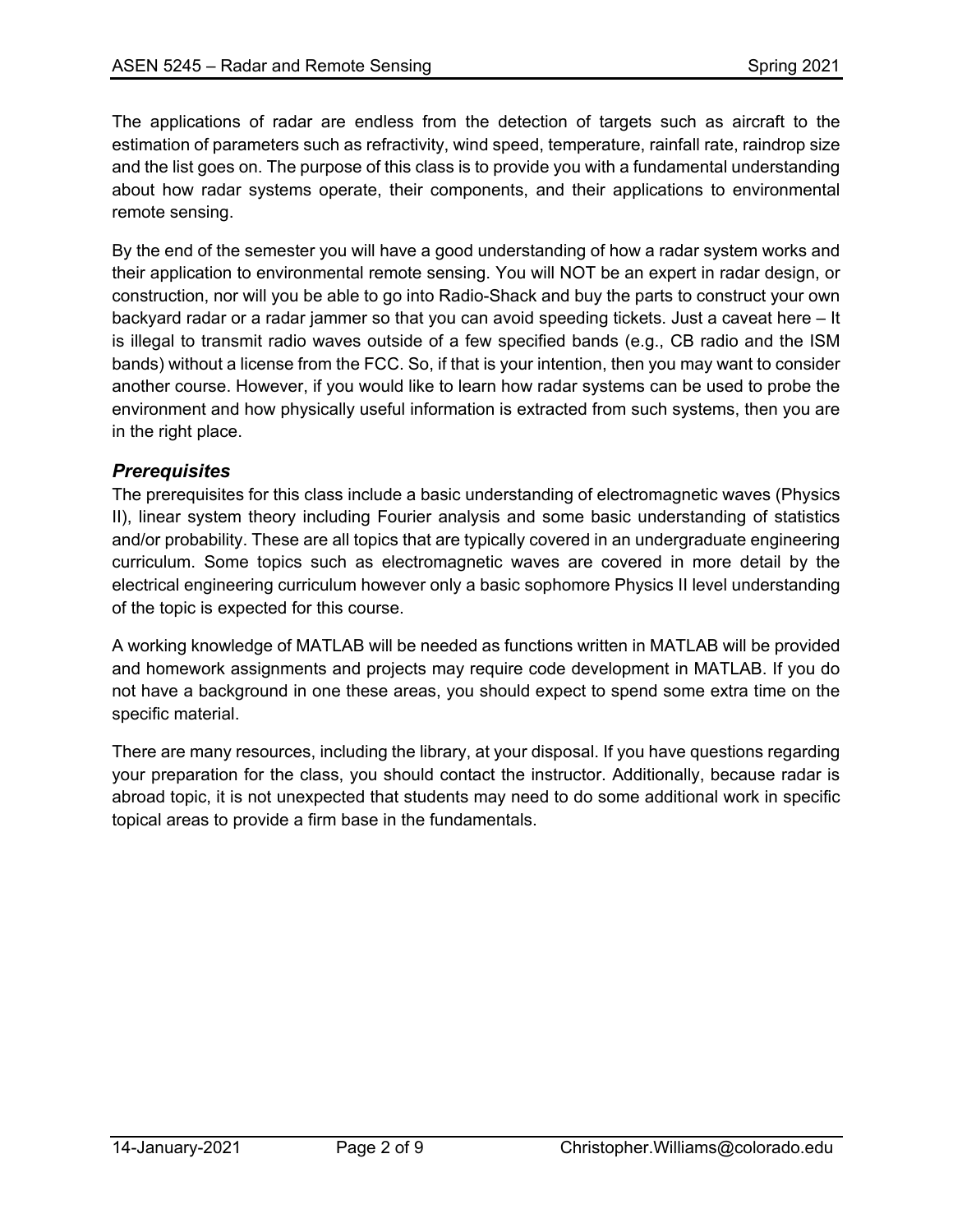#### *Course Content*

The course is divided into several sections, which consist of the following topics:

#### **Radar fundamentals**

Radar basics; pulsed radar; target ranging; range ambiguity; pulse-to-pulse motion; signal, noise and loss; target detection; receiver components and processing; Doppler radar; Doppler velocity ambiguity

#### **Radar sensitivity**

Radar power equation: derivation and application for point targets; Radar power equation for area targets; Radar power equation for volume targets; radar power losses; radio and receiver noise

#### **Radar Antenna**

Directivity; gain; illumination; antenna patterns; aperture antennas; phased array antennas

#### **Scattering Processes**

Radar cross section; Rayleigh; Mie; geometric; Bragg; rough surfaces; polarization, propagation

#### **Radar Signals**

Transmitter/signal generating characteristics; pulsed waveform; continuous waveform; pulse modulation and compression; complex signals including I and Q signals; digital filtering; Doppler spectrum

#### **Remote Sensing Applications including data analysis**

Tracking radars; scanning weather radar; vertically pointing cloud and precipitation radar; airborne radars; space borne radars (e.g., TRMM, GPM, and CloudSat); synthetic aperture radar (SAR)

#### *Texts*

Required Text:

| Title:           | <b>Principles of Modern Radar, Volume I - Basic Principles</b>               |
|------------------|------------------------------------------------------------------------------|
|                  | Author(s) / Editor(s): Richards, Mark A.; Scheer, James A.; Holm, William A. |
| Publisher:       | SciTech Publishing                                                           |
| Copyright Date:  | 2010 with updates in 2015                                                    |
| ISBN:            | 978-1-891121-52-4                                                            |
| Electronic ISBN: | 978-1-61344-155-8                                                            |
| Online:          | www.Knovel.com                                                               |

Principles of Modern Radar (POMR) is a required text, but it is not required that you purchase your copy as an electronic version is available online through an agreement between the University of Colorado and [www.knovel.com.](http://www.knovel.com/) To access the text, you need to access the Knovel web site while your computer has a CU network address. There are two ways for your computer to get a CU network address. Either be physically on campus connected to the internet via the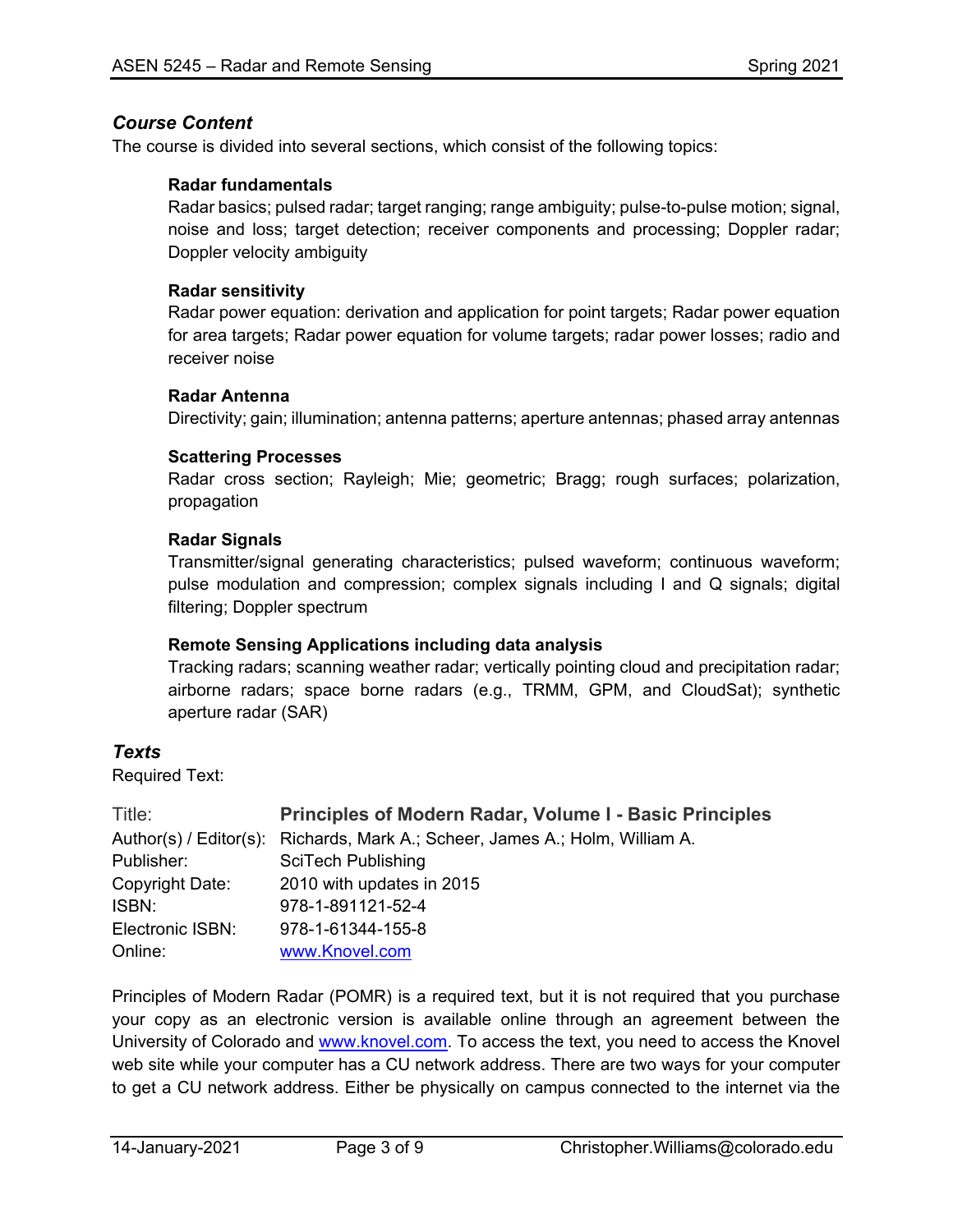campus's network, or use the CU VPN (Virtual Private Network) to access the CU network. To get VPN on your computer, see https://oit.colorado.edu/. You will need your CU username and identikey password to install the software and every time you login to the VPN. Once connected to the CU network via the VPN, browse to the Knovel website: www.knovel.com and search for 'Principles of Modern Radar'. You will see three volumes of this text. We will use volume 1. You can use the book online, or download individual chapters.

It is difficult to find a textbook that covers the topic of radar from a remote sensing perspective. Additionally, many radar texts are written as reference books for practicing engineers and not specifically designed as a textbook for students. As reference books, they do not clearly develop subjects from first principles and do not provide problems that can worked by the student. Furthermore, many radar textbooks are written specifically for electrical engineers and assume a significant depth of understanding in electromagnetics and wave propagation, which are not required for this course.

Depending on your specific background, you may need to draw from other supplementary material to provide more clarity or depth to a topic. One complication of supplying supplemental material is that the notation may change. Since this is a graduate course, you should be able to figure out changes in notations used in different books. Many books on radar fundamentals are available through the Engineering Library and through [www.knovel.com.](http://www.knovel.com/) Some good references include:

- Introduction to Radar Analysis, 2<sup>nd</sup> Edition, by Majafza
- Introduction to Airborne Radar, 2<sup>nd</sup> edition, by Stimson
- Radar Principles, by Peyton Z. Peebles, Jr.
- Radar System Principles, by Harold R. Raemer
- Radar Handbook, by Skolink
- Introduction to Radar Systems, by Skolink
- Tools of Radio Astronomy, by Rohlfs and Wilson
- Modern Radar System Analysis, by Marton
- Radio Techniques for Probing the Terrestrial Ionosphere, by Hunsucker
- Fundamentals of Applied Electromagnetics, by Fawwaz T. Ulaby
- Elements of Engineering Electromagnetics,  $6<sup>th</sup>$  edition, by Rao
- Antenna Theory Analysis and Design,  $3<sup>rd</sup>$  edition, by Constantine A Balanis (2005)

Several radar books are available online through an agreement between the University of Colorado and [www.knovel.com.](http://www.knovel.com/)

# *Class Format*

This class is scheduled to meet for two 75-minute sessions on Tuesdays and Thursdays (4:25- 5:40 pm). To improved efficiency and adapt to different learning styles, the Tuesday class meeting will be replaced with pre-recorded technical lectures. The material in those lectures will be discussed and built upon during the Zoom lecture on Thursday afternoon. Benefits of prerecorded technical lectures include watching them multiple times on your own schedule before we discuss the material on Thursday. There will be about 75 minutes of pre-recorded technical lectures every week which is the same duration as a Tuesday lecture. The Thursday lecture will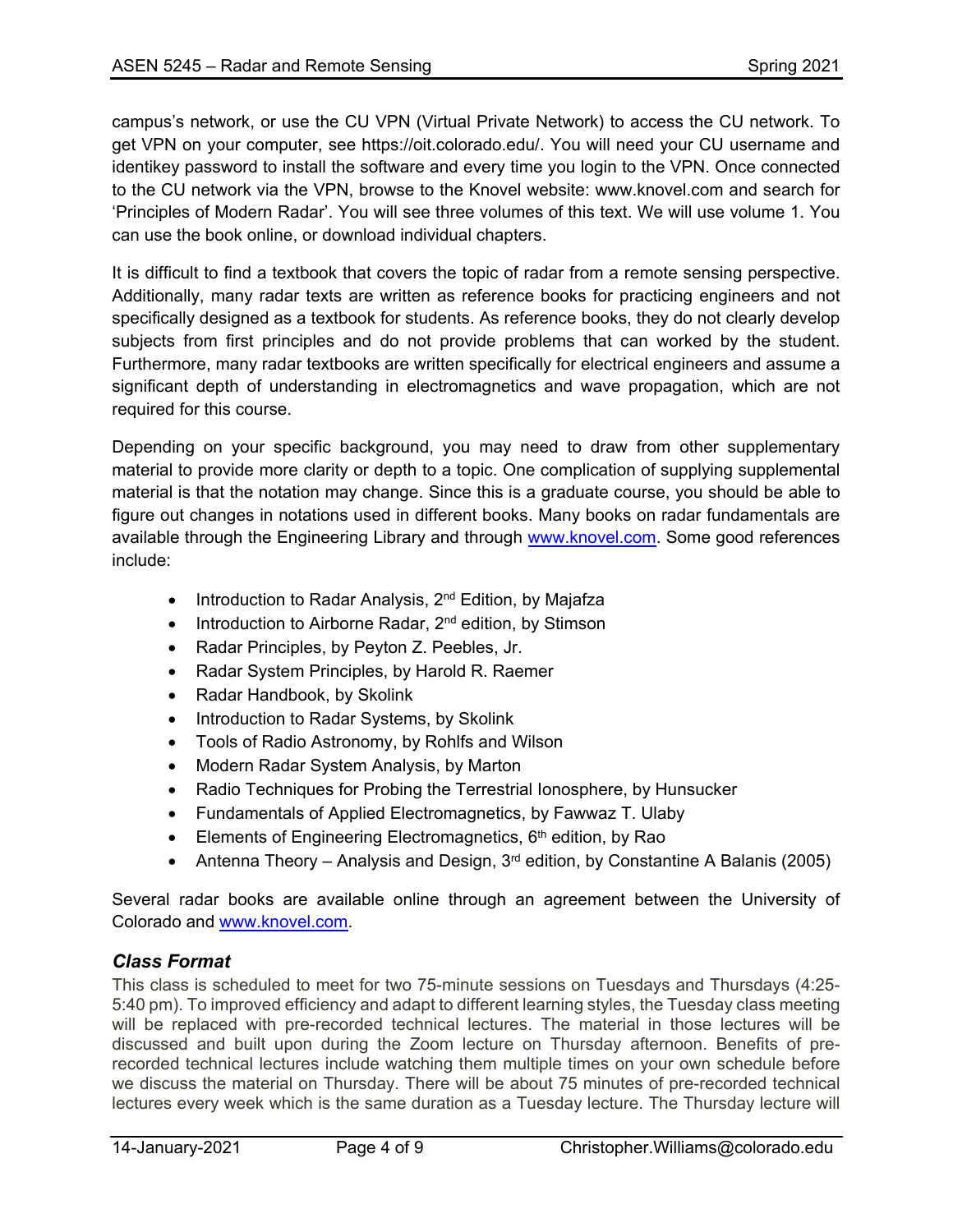focus on answering your questions about the pre-recorded lectures, working through example problems, and having a discussion about radar systems.

## *Video Recording of Thursday Class*

In addition to pre-recorded lectures, the Thursday afternoon classes will be recorded and posted on the class Canvas page. Please be aware that all conversations during the Thursday afternoon class may be recorded both on video and/or audio by the Zoom application.

# *Zoom Link for Thursday Class*

The Thursday afternoon class will be conducted via Zoom. Connect to the Zoom meeting using:

- Zoom Meeting ID: TBA
- Join via web browser: TBA
- Join via Zoom app, use meeting ID: TBA

Additionally, if you need help with getting Zoom up and running, please visit the following link:

<https://oit.colorado.edu/services/network-internet-services/vpn>

#### *Slido Communication App*

During the Thursday class, we will use a third-party app called Slido [\(https://www.sli.do/\)](https://www.sli.do/) to conduct polls to gauge learning of concepts and for you to submit questions. The app is designed to get user feedback and questions during panel discussions. When a user submits a question (you can choose to include your name or submit the question anonymously), your class-mates can vote the question up in priority. The questions with the most votes float to the top of the list and will be the next question discussed during class. I will use the polling feature to produce multiple-guess questions that you would answer in real time. I will use this information to gauge which material needs to be emphasized or rephrased in order to improve your understanding of the topic. The polling feature aggregates the responses and I do not see answers associated with any one person. This is not a graded activity, but an activity to guide the discussion to topics that need more attention. The Slido app is designed for phones, but can be used on computers via a web browser, like Google Chrome or Apple Safari.

## *Class Web Page – Canvas*

All class communications, including outgoing assignments, incoming submissions, pre-recorded lectures, recorded Thursday evening classes, and class announcements and discussions, will be conducted through the class web page posted on the University of Colorado Canvas service. Access to this web page will be made available to you via your registration confirmation. Also, all email communication will be using @colorado.edu addresses.

Access to the class Canvas web page will expire 2 weeks after the last day of class. Be prepared and download material throughout the semester so that you have a copy of class material after the semester ends.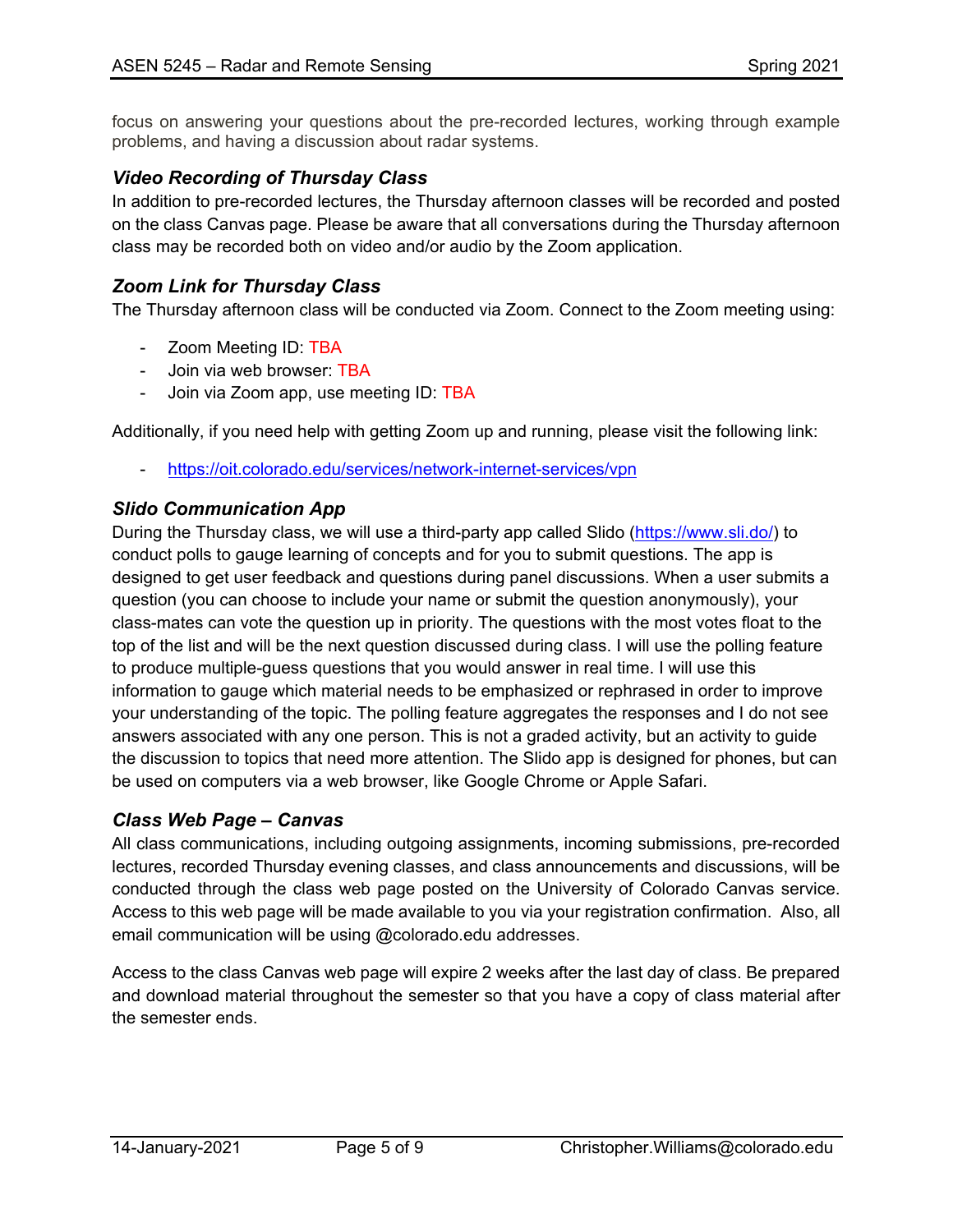## *Course Grading*

75% Quizzes\*

Seven (7) quizzes will be given during the semester, approximately 1 quiz every 2 weeks. Six (6) highest quiz scores will be used to determine your grade.

25% Final Exam\*

 $\frac{1}{2}$  ,  $\frac{1}{2}$  ,  $\frac{1}{2}$  ,  $\frac{1}{2}$  ,  $\frac{1}{2}$  ,  $\frac{1}{2}$  ,  $\frac{1}{2}$  ,  $\frac{1}{2}$  ,  $\frac{1}{2}$  ,  $\frac{1}{2}$ 

Exam will be available on Canvas after the last lecture on Thursday, 29-April. Once started, you have 3.5 hours to complete the exam (3 hours allocated for the exam and 30 minutes to upload files to Canvas. The Final Exam must be submitted by the end of the class's scheduled Final Exam time: **Saturday, 1-May, 4:00 pm.**

#### 100% Total

*\*Quizzes and Final Exam will be open book, open note, but time limited. You will have several days to start a quiz, but you will have a finite amount of time to complete it.*

## *Quiz Format and Planned Due Dates*

Quizzes will be administered through Canvas. A quiz will be available on Canvas on Friday and will be due by 4 pm the following Thursday (before class). Once you start the quiz, you will have 1 hour and 15 minutes to complete the quiz. All quizzes will require an uploaded file to be submitted to Canvas. Your work can either be hand drawn using pen or pencil on paper, scanned, and then uploaded to Canvas. Or, your work can be done electronically and then uploaded to Canvas. The quizzes will require the sketching of diagrams and writing of equations. An hour is allocated to take the quiz and 15 minutes is allocated to upload scanned files to Canvas.

Planned Quiz dates:

| Quiz #         | <b>Date Available</b> | <b>Due Date</b>        | <b>Material "In Play"</b> |
|----------------|-----------------------|------------------------|---------------------------|
| $\mathbf{1}$   | Friday, 22-Jan        | 4 pm, Thursday, 28-Jan | <b>Weeks 01-02</b>        |
| 2              | Friday, 05-Feb        | 4 pm, Thursday, 11-Feb | <b>Weeks 01-04</b>        |
| 3              | Friday, 19-Feb        | 4 pm, Thursday, 25-Feb | <b>Weeks 01-06</b>        |
| $\overline{4}$ | Friday, 05-Mar        | 4 pm, Thursday, 11-Mar | <b>Weeks 01-08</b>        |
| 5              | Friday, 19-Mar        | 4 pm, Thursday, 01-Apr | <b>Weeks 01-10</b>        |
| 6              | Friday, 09-Apr        | 4 pm, Thursday, 15-Apr | <b>Weeks 01-12</b>        |
| $\overline{7}$ | Friday, 23-Apr        | 4 pm, Thursday, 29-Apr | <b>Weeks 01-14</b>        |

# *Estimating Final Grades*

There will be 7 quizzes given during the semester. The highest 6 scores will be used to determine 75% of your final grade. The dropping of one quiz score is to accommodate the possibility of a student or a family member being sick during the semester. The 6 quizzes will represent 6 hours of examination time. The Final Exam will be 3 hours in length and will represent 25% of your final grade. There will be a natural clustering of accumulated scores in the class based on how well the material is described and how well the quiz and Final Exam questions map actual learning into measurable quantities. Thus, a fixed percentile of 90%, 80%, 70%, etc. does not fit real-world grading statistics. A scaled K-means clustering approach will be used to determine natural clustering of accumulated scores that will then be mapped into letter grades of A, A-, B+, B, B-, etc.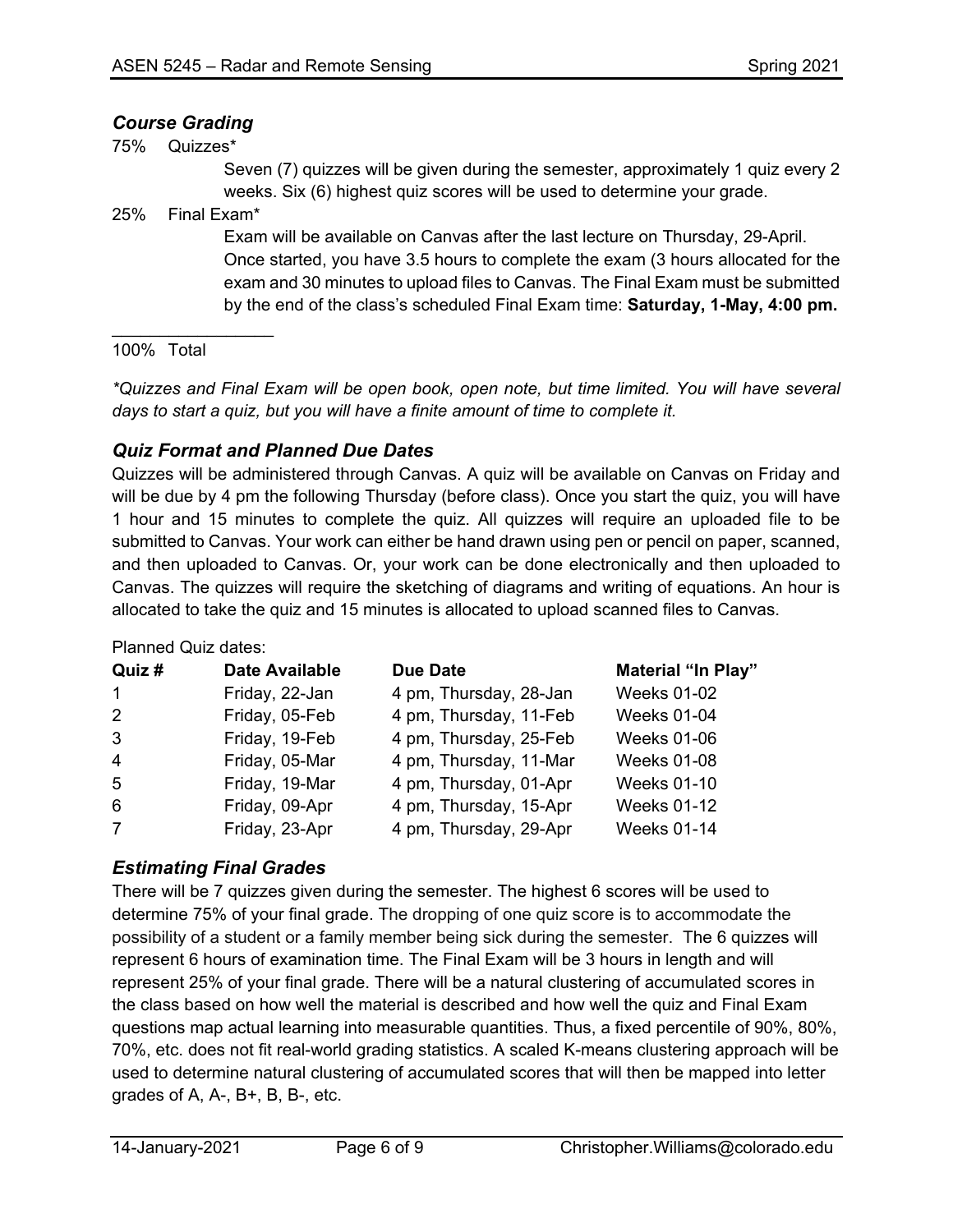# **Aerospace Engineering Sciences & University Policies: Spring 2021**

# *"Spring Pause"*

Due to public health concerns, the University decided to forego a "spring break" this semester and changed the Spring 2021 academic calendar. To provide a safe and supportive way to promote health, wellness, and learning without leaving campus, the week of March 22-26 has been declared a "spring pause" by the College of Engineering and Applied Sciences (CEAS). During this week, Engineering classes will not have any exams or assignments due. Engineering classes with interactive activities requiring your attendance will still occur and will be part of your final course grade. While March 25 is a wellness day with no University classes meeting that day, attendance is still required for all other Engineering class sessions that week. It is important for all Buffs to behave responsibly at all times, not just during the "spring pause", by not engaging in risky behavior that could be detrimental to yourself, your friends, your family, your colleagues, your neighbor, and the unknown person next to you in public.

## *Classroom Behavior*

Both students and faculty are responsible for maintaining an appropriate learning environment in all instructional settings, whether in person, remote or online. Those who fail to adhere to such behavioral standards may be subject to discipline. Professional courtesy and sensitivity are especially important with respect to individuals and topics dealing with race, color, national origin, sex, pregnancy, age, disability, creed, religion, sexual orientation, gender identity, gender expression, veteran status, political affiliation or political philosophy. For more information, see the policies on [classroom behavior](http://www.colorado.edu/policies/student-classroom-and-course-related-behavior) and the [Student Code of Conduct.](https://www.colorado.edu/sccr/sites/default/files/attached-files/2020-2021_student_code_of_conduct_0.pdf)

# *Requirements for COVID-19*

As a matter of public health and safety due to the pandemic, all members of the CU Boulder community and all visitors to campus must follow university, department and building requirements, and public health orders in place to reduce the risk of spreading infectious disease. Required safety measures at CU Boulder relevant to the classroom setting include:

- maintain 6-foot distancing when possible,
- wear a face covering in public indoor spaces and outdoors while on campus consistent with state and county health orders,
- clean local work area,
- practice hand hygiene,
- follow public health orders, and
- if sick and you live off campus, do not come onto campus (unless instructed by a CU Healthcare professional), or if you live on-campus, please alert [CU Boulder Medical](https://www.colorado.edu/healthcenter/coronavirus-updates/symptoms-and-what-do-if-you-feel-sick)  [Services.](https://www.colorado.edu/healthcenter/coronavirus-updates/symptoms-and-what-do-if-you-feel-sick)

Students who fail to adhere to these requirements will be asked to leave class, and students who do not leave class when asked or who refuse to comply with these requirements will be referred to **Student Conduct and Conflict Resolution**. For more information, see the policies on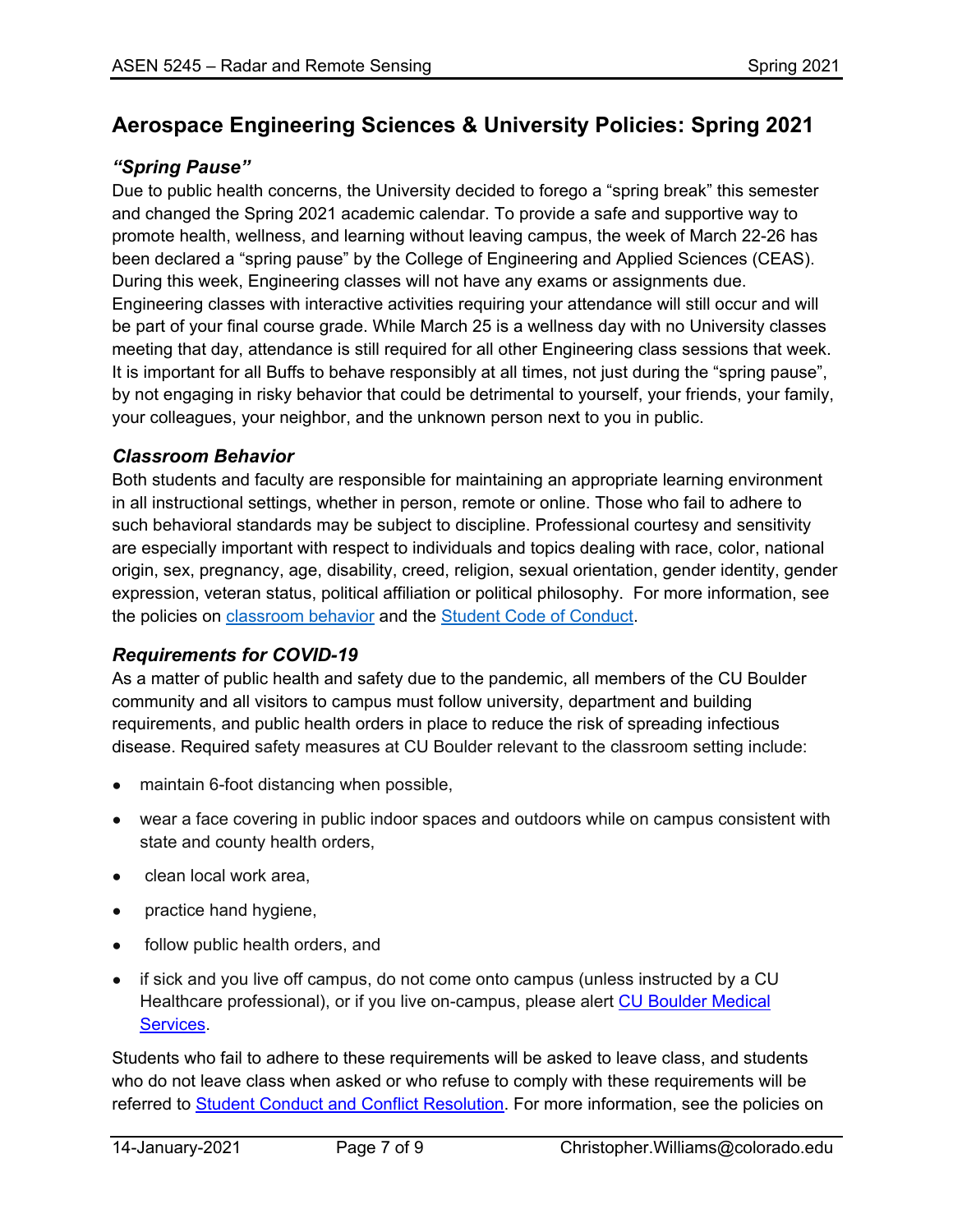[COVID-19 Health and Safety](https://www.colorado.edu/policies/covid-19-health-and-safety-policy) and [classroom behavior](http://www.colorado.edu/policies/student-classroom-and-course-related-behavior) and the [Student Code of Conduct.](http://www.colorado.edu/osccr/) If you require accommodation because a disability prevents you from fulfilling these safety measures, please see the "Accommodation for Disabilities" statement on this syllabus.

All students who are new to campus must complete the [COVID-19 Student Health and](https://www.colorado.edu/protect-our-herd/how#anchor1)  [Expectations Course.](https://www.colorado.edu/protect-our-herd/how#anchor1) Before coming to campus each day, all students are required to complete the [Buff Pass.](https://pass.colorado.edu/login) For this class, students do not need to be on campus to complete the requirements for this class. Also, the instructor will not be on campus during the Spring semester.

Students who have tested positive for COVID-19, have symptoms of COVID-19, or have had close contact with someone who has tested positive for or had symptoms of COVID-19 must stay home. In this class, if you are sick or quarantined, you do not need to inform the instructor. The course grading with the dropping of one quiz is to accommodate the possibility of a student or a family member being sick during the semester.

## *Accommodation for Disabilities*

If you qualify for accommodations because of a disability, please submit your accommodation letter from Disability Services to your faculty member in a timely manner so that your needs can be addressed. Disability Services determines accommodations based on documented disabilities in the academic environment. Information on requesting accommodations is located on the [Disability Services website.](https://www.colorado.edu/disabilityservices/) Contact Disability Services at 303-492-8671 or [dsinfo@colorado.edu](mailto:dsinfo@colorado.edu) for further assistance. If you have a temporary medical condition, see [Temporary Medical Conditions](http://www.colorado.edu/disabilityservices/students/temporary-medical-conditions) on the Disability Services website.

## *Preferred Student Names and Pronouns*

CU Boulder recognizes that students' legal information doesn't always align with how they identify. Students may update their preferred names and pronouns via the student portal; those preferred names and pronouns are listed on instructors' class rosters. In the absence of such updates, the name that appears on the class roster is the student's legal name.

## *Honor Code*

All students enrolled in a University of Colorado Boulder course are responsible for knowing and adhering to the Honor Code. Violations of the policy may include: plagiarism, cheating, fabrication, lying, bribery, threat, unauthorized access to academic materials, clicker fraud, submitting the same or similar work in more than one course without permission from all course instructors involved, and aiding academic dishonesty. All incidents of academic misconduct will be reported to the Honor Code ([honor@colorado.edu](mailto:honor@colorado.edu)); 303-492-5550). Students found responsible for violating the academic integrity policy will be subject to nonacademic sanctions from the Honor Code as well as academic sanctions from the faculty member. Additional information regarding the [Honor Code](https://www.colorado.edu/osccr/honor-code) academic integrity policy can be found at the Honor Code [Office website](https://www.colorado.edu/osccr/honor-code).